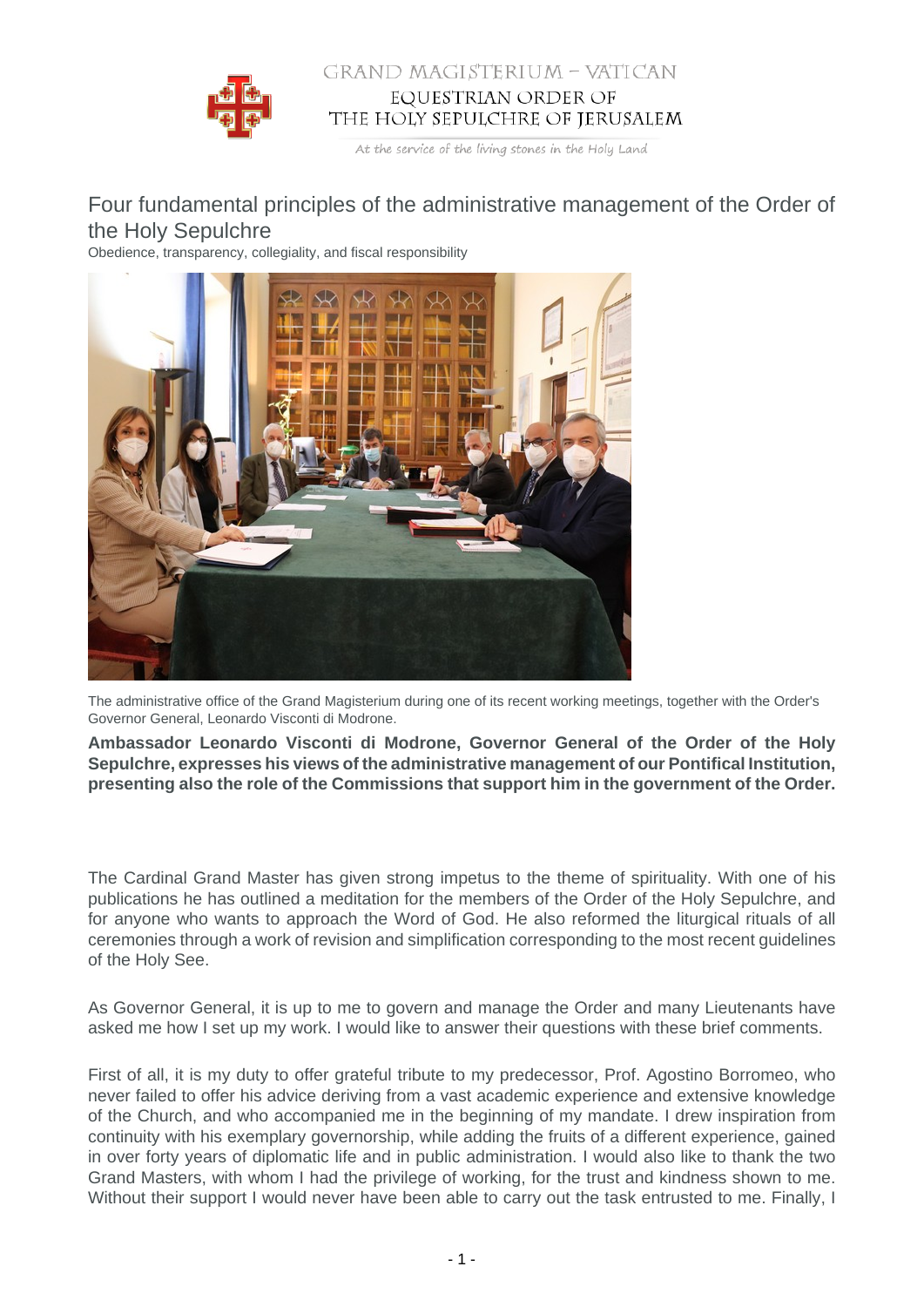must give credit and thanks to the staff who assist me - who are not numerous, but are extremely qualified - for their efficient assistance and constant dedication. I have often wondered about the reasons why I had been called to this office, and chosen from among many confrères with greater seniority in the Order. The answer I gave myself was that the Order was looking for someone with experience in international contacts, who could give new impetus to the dissemination of knowledge of our Order and above all of the works it promotes in the Holy Land.

It was evident, in fact, from the first interviews held, that the charitable activity carried out by the Order of the Holy Sepulchre in compliance with the mandate entrusted to it by the Supreme Pontiffs, to protect the Christian presence in the Land of Jesus, was not as well-known and appreciated in public opinion as it deserved. Greater dissemination of the work of the members of the Order would certainly have favoured its strengthening, its expansion and increased its charitable role.

Therefore, I decided to set up my work on the basis of four principles: obedience, transparency, collegiality, and fiscal responsibility.

**Obedience** because I have the privilege of being able to report on my work to the Grand Master every day and receive his approval. Both from Cardinal O'Brien, with his extensive contacts in North America and the frequency and dynamism of his visits to the various Lieutenancies in the world, and from Cardinal Filoni, thanks to his many years of diplomatic experience, as Substitute in the Secretariat of State and Prefect of the Congregation for the Evangelization of Peoples, I have received firm directives and authoritative guidance.

**Transparency** because I wanted the budget, both of the Order (which collects donations from the Lieutenancies), and of the Latin Patriarchate of Jerusalem (to which the vast majority of these donations are forwarded) to be certified by a leading financial institution, and that all accounting operations be documented and approved by the Treasurer and by the Economic-Financial Commission meeting on a weekly basis. Furthermore, I have ordered that every purchase or service must comply with those correct accounting rules that I had learned and applied in my service in the Public Administration, so that upon the entry into force of a New Procurement Code of the Holy See in the summer of 2020, the Order was perfectly prepared to apply the directives.

**Collegiality** because I asked to be joined by four Vice Governors with regional geographic mandates, respectively responsible for Europe, North America, Latin America, and one for Australia, Oceania, and the Far East. Furthermore, at my request, a series of consultative commissions have been set up, chaired by a member of the Grand Magisterium, in addition to the Holy Land Commission, the Commission for Admissions, and the Commission for the Consulta. These are the Economic and Financial Commission, chaired by the Treasurer Dr. Saverio Petrillo; the Legal Commission, chaired by attorney Flavio Rondinini; the Commission for Spirituality, chaired by the Master of Ceremonies Msgr. Fortunato Frezza; the Protocol Commission, chaired by the Chancellor Ambassador Alfredo Bastianelli; the Commission for Palazzo della Rovere, chaired by the Vice Governor Jean-Pierre de Glutz Ruchti. Each of these commissions carries out an important consultative task by providing a contribution of skill and professionalism fundamental for collegial management.

**Fiscal Responsibility** because the expenses of the Grand Magisterium are based on the utmost economy: the radical cuts applied during 2020 have allowed savings compared to the previous year. In this regard, I would also like to note - answering a question often put by Lieutenants - that the expenses for the restorations of the portion of Palazzo della Rovere, which will include an hotel, do not affect the resources deriving from the contributions of the Lieutenancies, but are covered in part by a special reserve set up in the past by the Grand Master Cardinal Foley, and in part by the future manager of the hotel.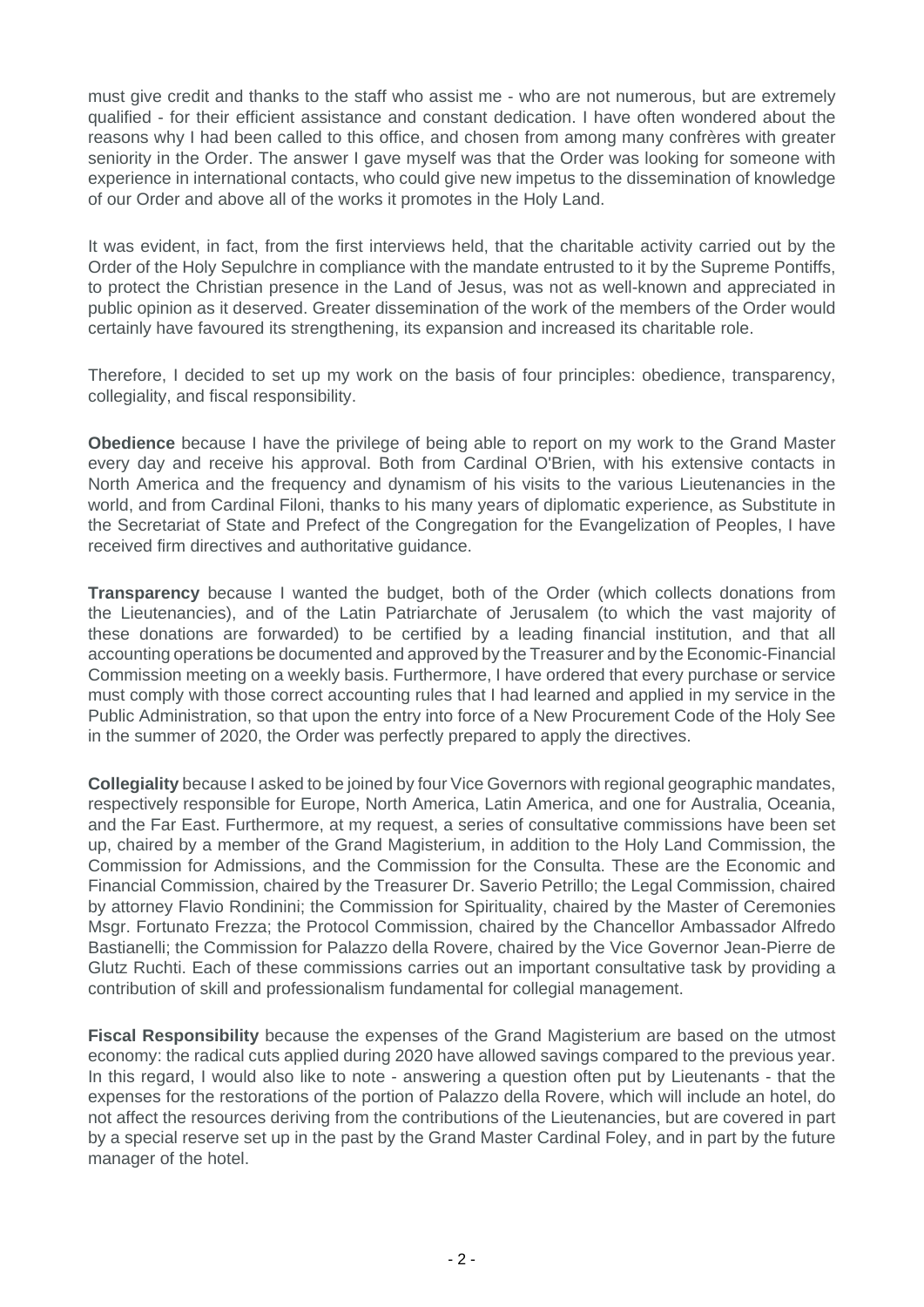With this spirit and with renewed faith, after a difficult year 2020, we are preparing to face the new year 2021.

## **Leonardo Visconti di Modrone**

**Governor General**

(Spring 2021)

## **News from the Commissions of the Grand Magisterium**

The **Commission for Admissions**, chaired by the Chancellor of the Order, Ambassador Alfredo Bastianelli, met every month (with the exception of March and April 2020 because of the lockdown), and approved during the year 2020, 737 cases of admission to the Order and 790 cases of promotions to higher rank, for a total of 1527 cases, compared to 2138 (1129 and 1009) in the previous year.

The **Legal Commission**, chaired by attorney Flavio Rondinini, analyzed the Regulations of the Lieutenancies to verify their compatibility with the New Statute of the Order. It also expressed its opinion on numerous disciplinary cases, drawing up rules that could offer consistency of treatment and guarantees of a fair trial. Finally, it has made proposals on fiscal matters aimed at finding, at the European level, common formulas for tax deductions.

The **Protocol Commission**, chaired by Ambassador Bastianelli, met periodically, in the presence of the Grand Master, to update the protocol norms as well as the liturgies of the principal ceremonies and to prepare the texts for the publication of a manual for use by the Lieutenancies.

The **Commission for Spirituality**, chaired by the Master of Ceremonies of the Order, Msgr. Fortunato Frezza, assisted the Cardinal Grand Master in the revision of all the liturgical texts of the Order's ceremonies and rites. The Master of Ceremonies takes care of the protocol of the ceremonies celebrated by the Cardinal Grand Master.

The **Economic and Financial Commission**, chaired by the Treasurer of the Order, Dr. Saverio Petrillo, is responsible for drawing up the annual budget and managing the Order's economic and financial resources. It meets periodically to decide on investments. The Treasurer submits weekly to the Governor General and countersigns the management of incoming and outgoing financial flows.

The **Commission for Palazzo della Rovere**, chaired by the Vice Governor Jean Pierre de Glutz-Ruchti, met in the presence of the Cardinal Grand Master, to determine the steps to be taken to choose the future manager of the hotel in the light of the New Vatican Procurement Code and to monitor the work being undertaken to renovate the building.